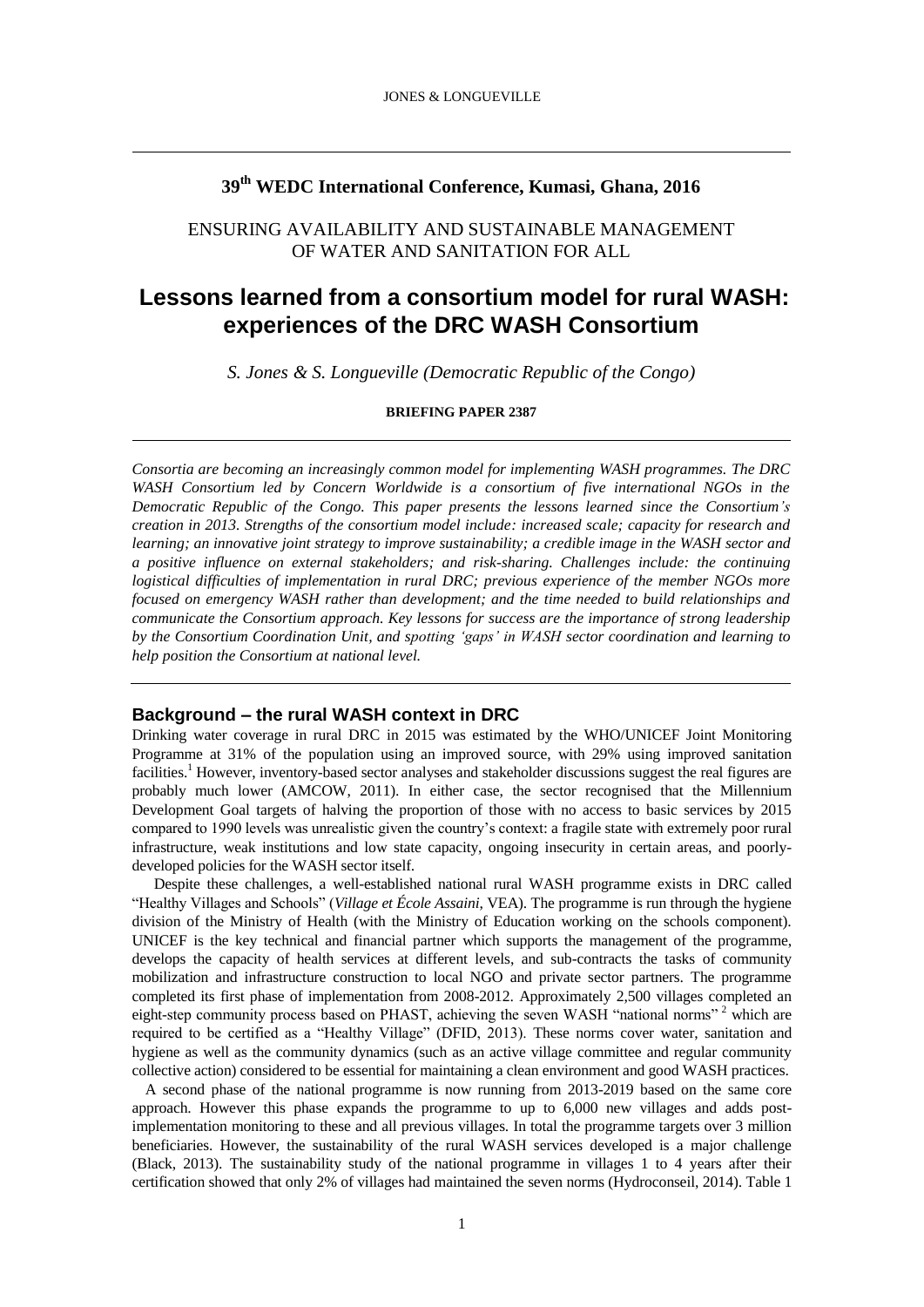shows the percentage breakdown according to the different norms. Key challenges were noted in three areas: the lack of post-implementation follow-up in the first phase (now being addressed in the second phase); the need for improved training of management committees; and the importance of high-quality support from NGOs to health services. A key issue for all actors in the rural WASH sector is how to contribute to building on the strengths of the national rural WASH programme while also addressing the challenge of sustainability.

### **Table 1. Percentage of villages in the national rural WASH programme maintaining each of the seven national norms 1 to 4 years after certification as a 'Healthy Village' (Hydroconseil, 2014)**

| <b>Norm</b>                                                                                                       | <b>Percentage of villages</b><br>maintaining the norm |
|-------------------------------------------------------------------------------------------------------------------|-------------------------------------------------------|
| The village has an active committee for water, sanitation and hygiene                                             | 82%                                                   |
| At least 80% of the population has access to clean water                                                          | 84%                                                   |
| At least 80% of households use a hygienic latrine                                                                 | 59%                                                   |
| At least 80% of households dispose of their waste hygienically                                                    | 27%                                                   |
| At least 60% of the population washes their hands before meals and after latrine use                              | 31%                                                   |
| At least 70% of the population understands the fecal-oral route of disease and ways<br>of preventing transmission | 55%                                                   |
| The village is cleaned at least once per month                                                                    | 40%                                                   |

# **Why was the Consortium created?**

The DRC WASH Consortium was established in 2013 as a complementary initiative to the national programme. The Consortium is composed up of five international NGOs: Concern Worldwide (the lead agency); Action Against Hunger (ACF); ACTED; Catholic Relief Services (CRS); and Solidarités International (SI). The Consortium is currently funded through a grant of £24m from 2013-2018 from the UK government through DFID (UKAid), which is also the principal donor of the national "Healthy Villages and Schools" programme. The creation of the Consortium took place during a one-year preparatory phase funded by UKAid from 2012-13 as DFID developed its 2013-19 WASH strategy for DRC. DFID cited the following key reasons for funding an INGO consortium (DFID, 2013):

- **To achieve greater scale** (even if the Consortium itself would be much smaller than the national programme): "The Consortium provides DFID with the opportunity to expand WASH coverage beyond what is achievable through the Village Assaini programme".
- **To work with and support other government structures in addition to the Ministry of Health**, especially government actors involved in the decentralisation process in DRC.
- **To promote innovation and learning** "in relation to researching best practice and sharing knowledge".
- **To enable INGOs to shift from humanitarian interventions to longer-term development**: "The Consortium provides an opportunity for agency members to move away from unpredictable funding and short-term programming through the humanitarian sector, and propose an approach representative of the transitional nature of the current DRC context".

The Consortium therefore has the same strategic aim as the national programme of working with communities so they can become "Healthy Villages" according to the seven national norms, but develops and tests alternative implementation approaches in order to improve sustainability in the long term. The first key element is a focus on the promotion of community-led "Small Doable Actions" before considering a potential external investment in water infrastructure. This approach seeks to maximise the possible WASH benefits from behaviour change which is possible with the community's own resources, to mitigate the risks of sustainability of infrastructures which would be developed with external funding. The second key element is emphasizing the use of the Life-Cycle Cost Approach to inform decision-making on the potential investment in water infrastructure (see Jones, 2015, for more detail on this part of the approach).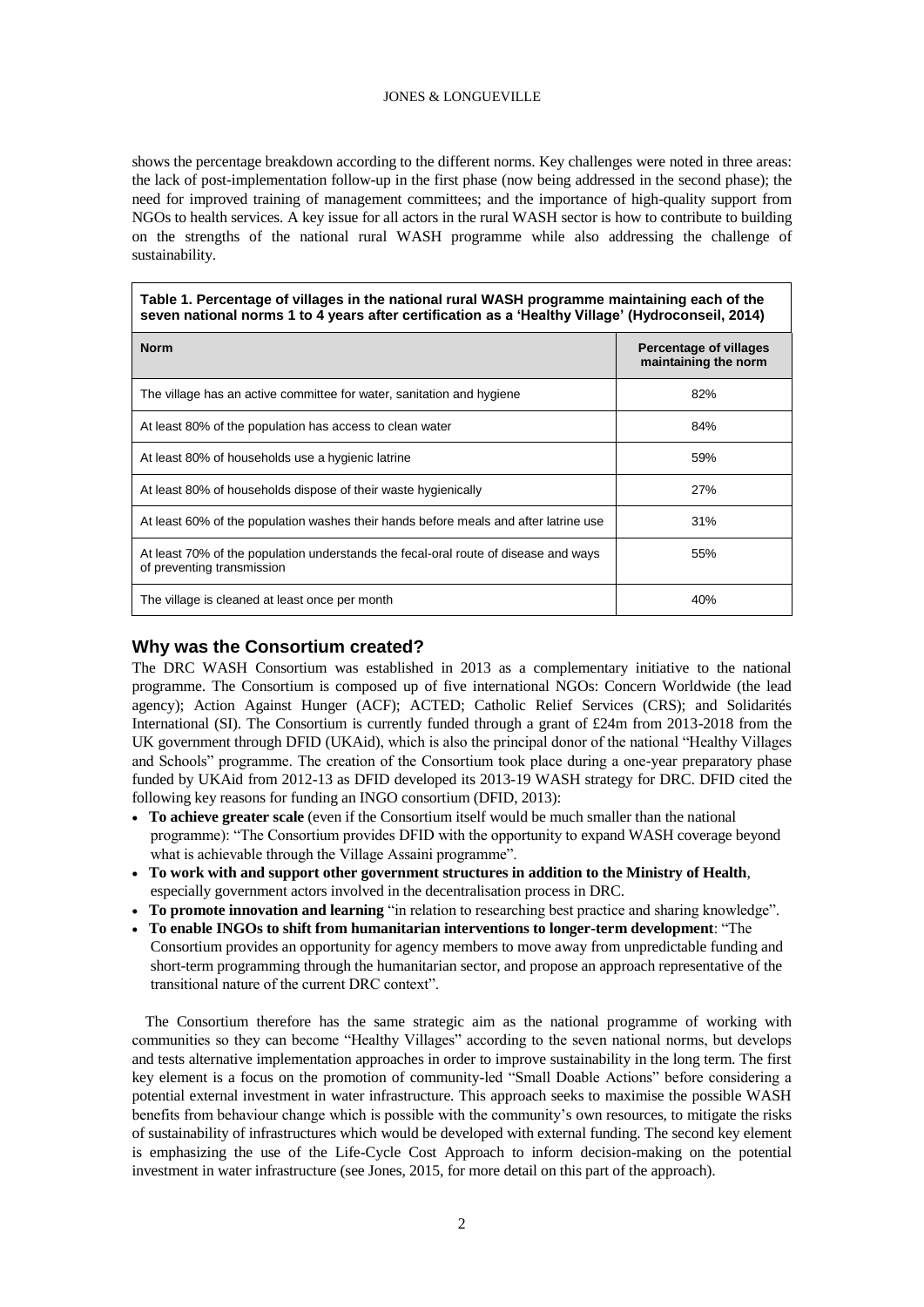To put this into practice, the Consortium works together with local health services and other local government actors, aiming to support over 500 villages and 500,000 beneficiaries across 15 health zones in rural DRC. The Consortium's programme approach is systematized through a 12-step process lasting 18-24 months in each community, which is detailed in the box below. Further 'light-touch' support and additional monitoring and evaluation continues for a further six months, at which point the village becomes part of the national programme's post-certification monitoring process. Therefore, while much smaller than the national programme, the Consortium covers a sufficient scale and range of contexts to produce relevant evidence and lessons for the wider WASH sector. The Consortium's programme is also structured to proceed in a sequence of different 'waves' of villages to enable learning from earlier phases to be continuously shared and fed back in.

# **The DRC WASH Consortium's 12-step process**

The Consortium's approach uses a 12-step process lasting 18-24 months in each community, with 'light-touch' support and monitoring and evaluation for a further six months. At this point the village becomes part of the national rural WASH programme's post-certification monitoring process.

- 1. Coordination with local authorities and definition of the overall zone of intervention (according to agreed priority and feasibility criteria for sustainability) from which participating villages will be selected.
- 2. Marketing the programme in potential villages, securing first community engagement, selection of villages, and entry of villages into the national database.
- 3. Baseline evaluations, participatory diagnosis, initial feasibility study at village-level and 'triggering' of demand.
- 4. Mobilization, election and training of "Healthy Village" committees, community health volunteers, and other natural leaders, especially on project and financial management.
- 5. Identification of Small Doable Actions for all the seven norms, development of Community Action Plan and implementation of Small Doable Actions by the community and schools.
- 6. Social marketing campaign on Small Doable Actions by the Committee and community health volunteers with the support of local health services and the NGO.
- 7. "Self-evaluation" of community progress towards the seven national norms, and request for external technical assistance for access to drinking water if required.
- 8. Technical and economic feasibility study in detail, joint investment decision between communities, health services and NGOs, and community commitment for an improved water point.
- 9. Installation, reception and management of drinking water infrastructure, including technical training and support to supply chains.
- 10.Social marketing campaign for continuing Small Doable Actions, maintaining the seven norms, and continuing to pay for the water service.
- 11.Endline evaluation of the achievement of the seven norms, certification as a "Healthy Village", update in the national database, and development of a community plan for maintaining the norms.
- 12.Post-implementation monitoring of the seven norms and the maintenance plan through the first "post-certification" visits by local health services.

# **The structure of the Consortium – learning from Liberia and Sierra Leone**

The initial set-up of the DRC WASH Consortium benefited from lessons learned from previous WASH consortia that were initially funded by the UK government through DFID, by undertaking exposure visits to these consortia in Liberia and Sierra Leone in 2012 (DRC WASH Consortium, 2012). In particular, these experiences emphasised the importance of a strong Consortium Coordination Unit (CCU) within the lead agency. For DRC, this coordination unit was set up by Concern Worldwide with a Consortium Director; a WASH and Monitoring and Evaluation Coordinator (a role later upgraded to Deputy Director for Programme Quality); a Communication, Learning and Advocacy Coordinator; a Grant Compliance Manager; and a Support Officer for the CCU. The preparatory period was also used to define the key management structures and procedures of the Consortium, in particular:

 The governance agreement (between the five members) and the sub-grant agreements (between the lead agency and each member).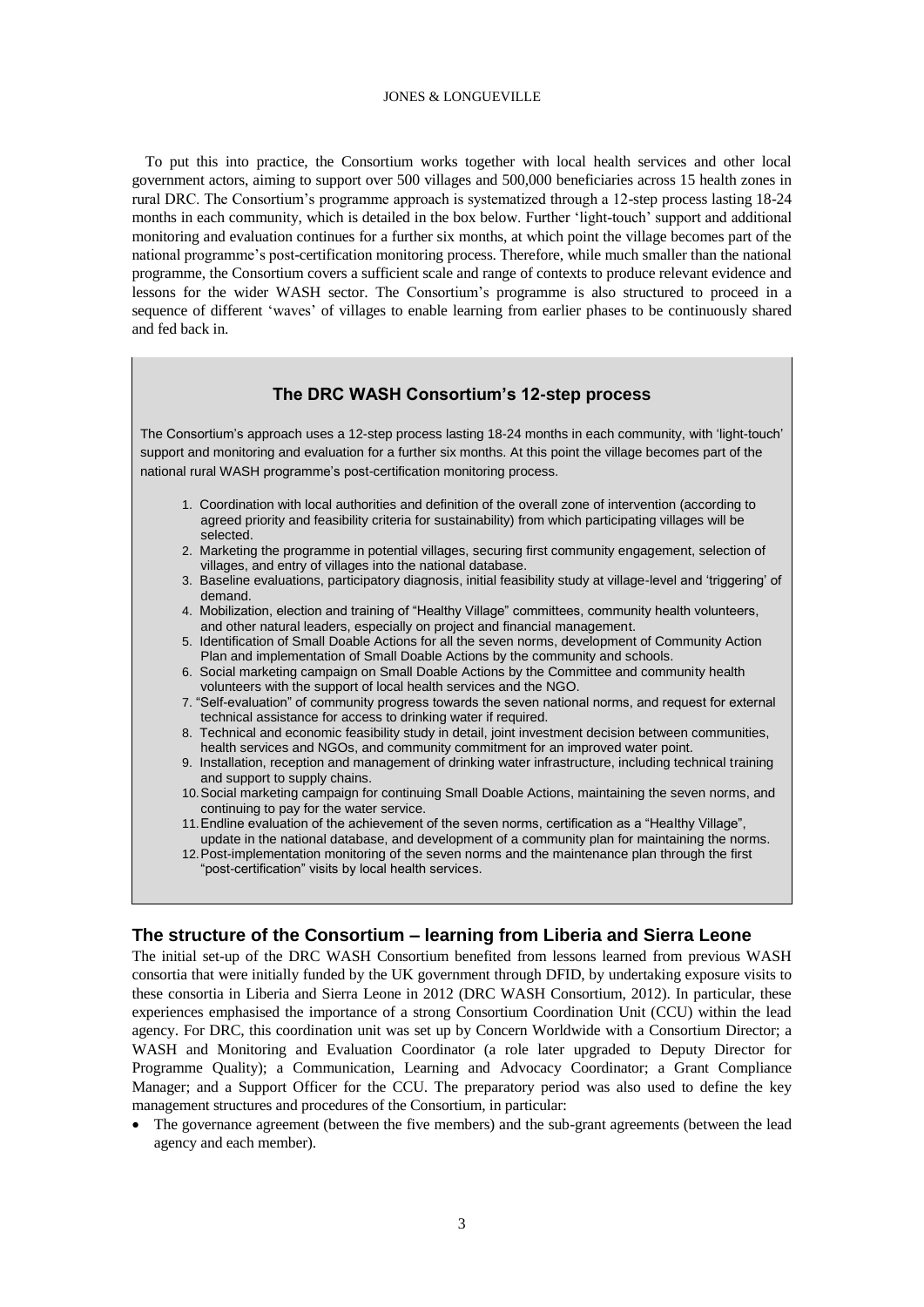- The different decision-making bodies: a Governance Board made up of the Country Directors of the five members for strategic issues, and Technical Working Groups for Programmes (the head of WASH for each member), Finance, and Systems (the Finance and Systems groups were later merged).
- Standard formats for financial and activity reporting, although these were later revised.
- A harmonised monitoring and evaluation framework and tools.
- Minimum standards for infrastructure implementation and an initial draft guide for the Consortium's joint approach to rural WASH programming. The lack of a comprehensive joint programme guide and tools was one of the key issues addressed in the first twelve months of the Consortium's operation.
- External and internal communications procedures: Institutional and external communications with the WASH sector are ensured by the CCU at national and provincial levels, while member agencies represent and implement the Consortium programme at local level.

# **Key progress and achievements 2013-16**

By the start of 2016, the first 'wave' of villages had completed or were just finishing the implementation phase of the intervention, and the DRC WASH Consortium had completed its mid-term external evaluation. The box below summarises some of the key achievements.



- Over 400 rural communities with a population of over 400,000 people have entered the programme.
- Over 200 villages so far have completed the implementation phase of the intervention to gain access to improved WASH services. These communities are now entering the national rural WASH programme's post-implementation monitoring process to ensure they maintain their status. The first post-certification assessments will take place in 2016 and will be continued through 2016-19 to give the first results in terms of sustainability of the approach.
- Over 250 water points are complete for each of these water points, a committee has been trained and developed a simple 'business plan' for how to cover the life-cycle costs of the service.
- Development of key guides and tools to share with the sector: training modules and tools to help water management committees use a life-cycle costs approach; a set of tools for social marketing for WASH in the DRC context; a guide and tools for monitoring "Small Doable Actions" for sanitation and hygiene; guides for community health workers on preparation and rapid response for cholera outbreaks.
- Organisation of biannual WASH sector exchange and learning events with up to 100 participants each time, on topics including: introduction of the life-cycle costs approach to DRC; a 'client-oriented' approach to community mobilisation; how to make sustainable investments in the DRC WASH sector; and the opportunities and challenges of the new Water Law in DRC.
- Development of an advocacy initiative to push for and raise awareness of the adoption of the new Water Law, and a proposal for developing a guide to help local authorities and their partners put the new law into practice.

# **Key strengths of the Consortium model so far**

As the Consortium reaches the mid-point of its current programme timeframe, the following are the key strengths identified through analysis by the CCU and the different members:

- **Increased scale of WASH programme delivery across different contexts in DRC:** This enables the Consortium to have significant direct impact and be acknowledged by the WASH sector as a relevant voice with practical experience to contribute to sector discussions.
- **Increased capacity for research, innovation and learning:** The innovation and learning across all five members is captured and integrated by the CCU and the Programmes Technical Working Group. DFID DRC noted in its 2015 WASH Annual Review that the CCU had added value by creating a dynamic learning environment and regularly integrating lessons into the programme design.
- **Innovative joint strategy on key sustainability issues for rural WASH in DRC:** The research and learning so far has enabled the Consortium to be at the forefront of key issues such as introducing the life-cycle costs approach into DRC, which is innovative both for the five members themselves and for the sector externally.
- **Reinforcing a credible image in the sector and a positive influence on external stakeholders:** The Consortium's positive image based on its scale, innovation and strategy is further reinforced through an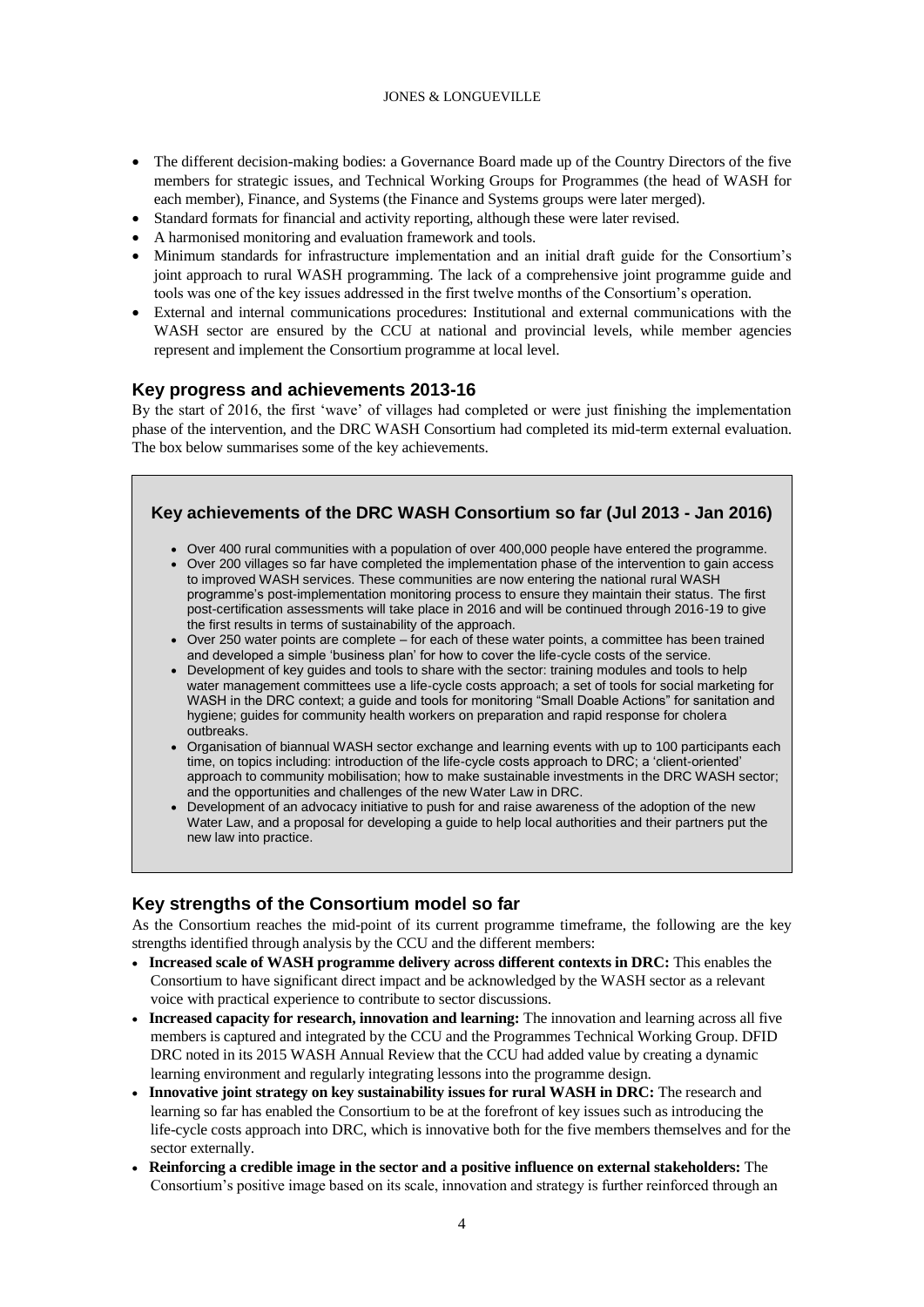external advocacy approach of promoting transparent sector discussions and disseminating findings of operational research and field experiences at different levels (national, provincial, local).

 **Sharing of programmatic and financial risk and development of reinforced quality control:** This risk management is enabled by a coordinated and consolidated Consortium strategy and strong management by the CCU (e.g. joint targets; budget flexibility; additional quality control processes). This includes transparency and accountability between members in order to consolidate risk analysis, identify constraints and learn from challenges and limits of feasibility of the consortium model.

# **Key challenges so far**

The key challenges for the DRC WASH Consortium so far are the following:

- **Implementation of rural WASH programmes in DRC continues to be logistically challenging**. The Consortium's first two 'waves' of intervention took 6-12 months longer than planned. This was partly because the full programme approach and guidelines were developed in parallel with the first wave and teams needed time to adopt the new approach and tools. However it was partly due to the continual logistical challenges that arrive in rural DRC. The Consortium has revised its targeting for subsequent waves of intervention to ensure greater feasibility and lower risk to interventions.
- **The set-up and experience of NGOs and their staff in DRC is often more focused on emergency projects than longer-term development.** This entails a series of challenges: NGOs are under constant pressure to seek new funding (since most funding is short-term), which reduces their ability to co-finance and plan longer-term programmes; staff turnover is high and human resource gaps are common; staff have less experience of longer-term community mobilization and working with government.
- **Communicating the Consortium approach both internally and externally and at national levels and local levels takes significant time and relationship-building**. In particular the Consortium is seeking to better clarify its relationship with the national rural WASH programme to emphasise that it is complementary and seeks to promote joint learning rather than act as a competitor.
- **The success of the approach in terms of sustainability cannot be directly measured until later in the programme**. The first communities completing the intervention did so in late 2015. The first postintervention visits will take place in 2016. The Consortium is also trying to estimate likely sustainability in the short-term through the 'business plan' approach to understand how much of life-cycle costs communities are able to cover. The first detailed results from this will be available later in 2016.

# **Key lessons for success**

In addition to the lessons from previous consortia which helped the set-up of the DRC WASH Consortium, the following key lessons have also been identified which should also be relevant to other multi-agency consortia:

**Strong leadership and vision by the Consortium Coordination Unit is vital.** Originally, the Consortium Governance Board (the Country Directors of the five members) was envisaged as the key strategic body of the programme. However in reality it is the Consortium Coordination Unit that has the overall perspective on the programme and the capacity to recommend strategic decisions. The Board members approve such recommendations at their quarterly meetings, but Country Directors in DRC have limited time for such strategic reflection on joint programmes because they have so many day-to-day operational issues of their own organisations to deal with. The same is true for risk management; the Consortium Coordination Unit as part of the lead agency Concern Worldwide must have strong oversight of risks for the Consortium, especially when these may have greater impact on the lead agency than the other members.

**Spotting 'gaps' in WASH sector coordination and learning has helped position the Consortium at national level.** Coordination and learning in the DRC WASH sector is generally under-developed. The biannual sector workshops organised by the Consortium have therefore attracted a high number of participants (almost 100 at the last event) and a great variety of actors (from national government, donors and the private sector to local authorities, NGOs and community members). By keeping these events as open as possible and focused on key sector issues, the Consortium has rapidly developed a key role in promoting sector exchanges and learning at national level. Given the size of DRC, the next step is to further develop such initiatives at provincial and local levels.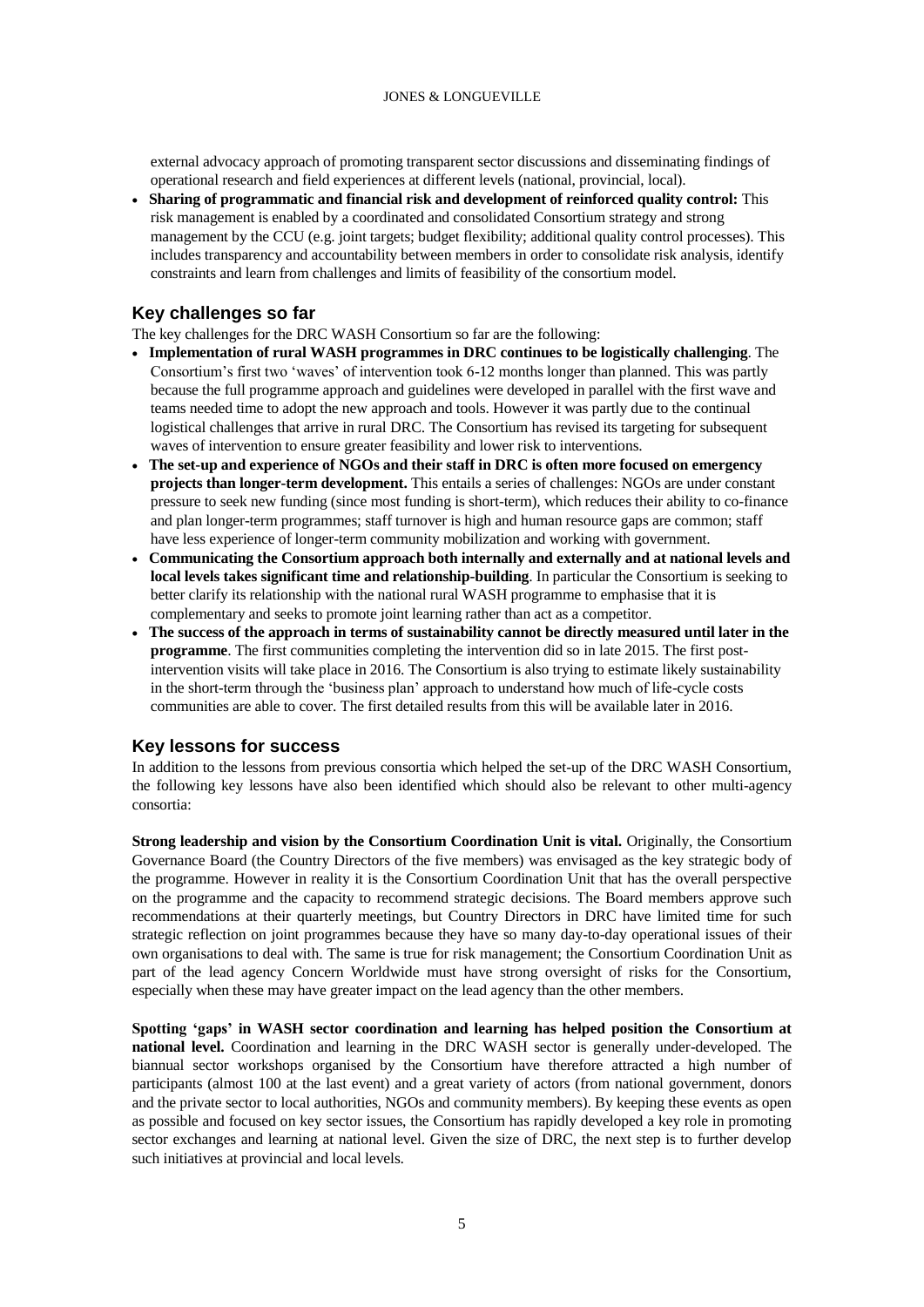**Balancing implementation with adaptation and learning is critical, especially in a fragile state.** Given the challenges highlighted above, it has been important to focus on the feasibility of implementing a largescale rural WASH programme through five geographically dispersed members while also maintaining an adaptive approach. In particular, this requires accepting what is possible in a fragile state such as DRC. For example, given local capacity levels, it was determined that the first essential step in using a life-cycle costs approach would be to use basic life-cycle costs analysis to support more realistic investment decisions during the first waves of the programme (Jones, 2015). The subsequent step (to be tested after the initial waves) will be to use life-cycle costs analysis as part of performance monitoring after the initial investment stage when water services are actually operational, even if this is not yet possible on a large scale.

### **Future perspectives and what the Consortium could do differently**

During the first half of 2016, the Consortium is developing options for further scale-up financed by DFID to expand the programme up until 2019. This process is considering key changes or things that could be done differently:

**A mix of expertise amongst Consortium members and partners.** The five original member NGOs of the Consortium have relatively similar competencies in relation to WASH in DRC. This has been a strength in terms of implementing the programme at community levels. However it is recommended to consider if the Consortium should include members or partners with greater expertise on key issues (such as the links between governance and WASH, or the development of the private sector) where the original members have less experience in DRC. The Consortium already has experience of taking advantage of the particular expertise of certain members to benefit the programme as a whole. For example, Solidarités International takes the lead on the programme component for disaster risk reduction and rapid response to cholera outbreaks, through which a small team of Solidarités International staff provides specific training and field support to other members and local partners. The Consortium can further develop this kind of specialised approach on other key issues.

**Pilot key elements of the approach at a smaller scale before expanding**. The Consortium is planned in a series of successive (but overlapping) 'waves' of intervention each of 18-24 months to enable learning from earlier interventions to be fed back in later. However, the first 'wave' was actually the largest in terms of population targeted; it would have been advisable to start at a smaller scale and build up more gradually. A similar lesson applies to the testing of new programme tools. The Consortium has developed, tested and adapted key tools in an ongoing process with all five members. While this has benefits (for example, testing tools in different geographical contexts), for some elements of the approach it would be advisable to test first in one area and then revise and expand elsewhere based on the results of the pilot.

### **Acknowledgements**

The authors would like to extend thanks to the staff of the members of the DRC WASH Consortium for their contributions to the SWOT (Strengths, Weaknesses, Opportunities, Threats) analysis that led to the development of this paper. The DRC WASH Consortium is currently financed by UKAid.

### **References**

AMCOW (African Ministers Council on Water) (2011). République Démocratique du Congo - Secteur de l'Approvisionnement en Eau Potable et de l'Assainissement : État des Lieux et Perspectives à Moyen Terme (Country Status Overview, CSO2). AMCOW (African Ministers Council on Water) and WSP Water and Sanitation Program, World Bank, DRC.

Black, M. (2013). Scaling-up and sustainability, the elusive double quest: "Villages assainis" in DR Congo. Waterlines 32, 162–173.

DFID (2013). Business Case and Intervention Summary: Increasing sustainable access to Water, Sanitation & Hygiene in the DRC. DFID, London.

DFID (2015). Annual Review: Increasing sustainable access to water sanitation and hygiene in the Democratic Republic of Congo. DFID, London.

DRC WASH Consortium (2012). Exposure Visit to Sierra Leone and Liberia: Experiences of WASH Consortia. DRC WASH Consortium, Kinshasa.